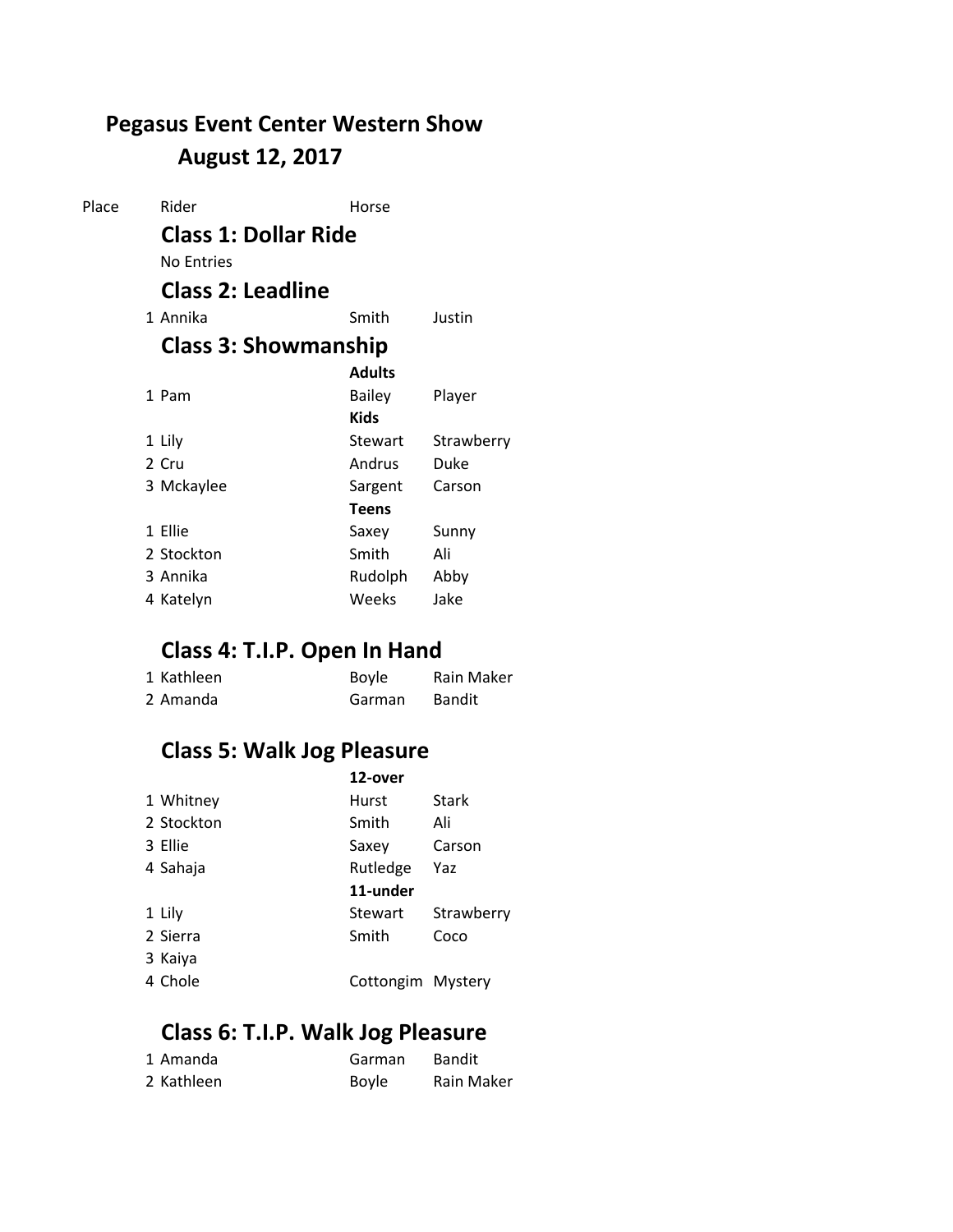### **Class 7: Western Pleasure**

|            | Adults    |                   |
|------------|-----------|-------------------|
| 1 Michelle | Chaplin   | Shoeshone         |
| 2 Jayme    | Alexander | Tiempo            |
| 3 Brandi   | Putnam    | Skye              |
| 4 Julia    | Casassa   | Streak            |
|            | Youth     |                   |
| 1 Katelyn  | Weeks     | Jake              |
| 2 Cru      | Andrus    | Duke              |
| 3 Willow   | Alexander | <b>Black Pony</b> |
| 4 Annika   | Rudolph   | Abby              |
| 5 Emily    | Malcolm   | Justin            |
| 6 Mckaylee | Sargent   | Carson            |

**Adults**

#### **Class 8: T.I.P. Western Pleasure**

| 1 Rachel | Orr   | <b>Smoky Crest</b> |
|----------|-------|--------------------|
| 2 Paul   | Feder | Tin Roof Sundae    |

## **Class 9: Driving Country Pleasure**

| 1 Sarah | Robertson Blue |        |
|---------|----------------|--------|
| 2 Pam   | <b>Bailey</b>  | Player |

## **Class 10: Special Class (to be announced day of show)**

|   | 1 Julia    | Casassa   | <b>Streak</b>      |
|---|------------|-----------|--------------------|
|   | 1 Sahaja   | Rutledge  | Yaz                |
|   | 1 Katelyn  | Weeks     | Jake               |
|   | 1 Sarah    | Robertson | Blue               |
|   | 1 Jayme    | Alexander | Tiempo             |
|   | 2 Michelle | Chaplin   | Shoeshone          |
|   | 2 Sierra   | Smith     | Coco               |
|   | 2 Mckaylee | Sargent   | Carsen             |
|   | 2 Willow   | Alexander | <b>Black Pony</b>  |
|   | 2 Chloe    | Cottongim | Mystery            |
|   |            |           |                    |
|   | 3 Rachel   | Orr       | <b>Smoky Crest</b> |
|   | 3 Brandi   | Putnam    | Skye               |
|   | 3 Amanda   | Garman    | <b>Bandit</b>      |
|   | 3 Stockton | Smith     | Ali                |
| 3 |            |           |                    |
|   | 4 Kathleen |           |                    |
|   | 4 Paul     | Feder     | Tin Roof Sundae    |
|   | 4 Kaiya    |           | Sunny              |
|   | 4 Annika   | Rudolph   |                    |

## **Class 11: Egg & Spoon**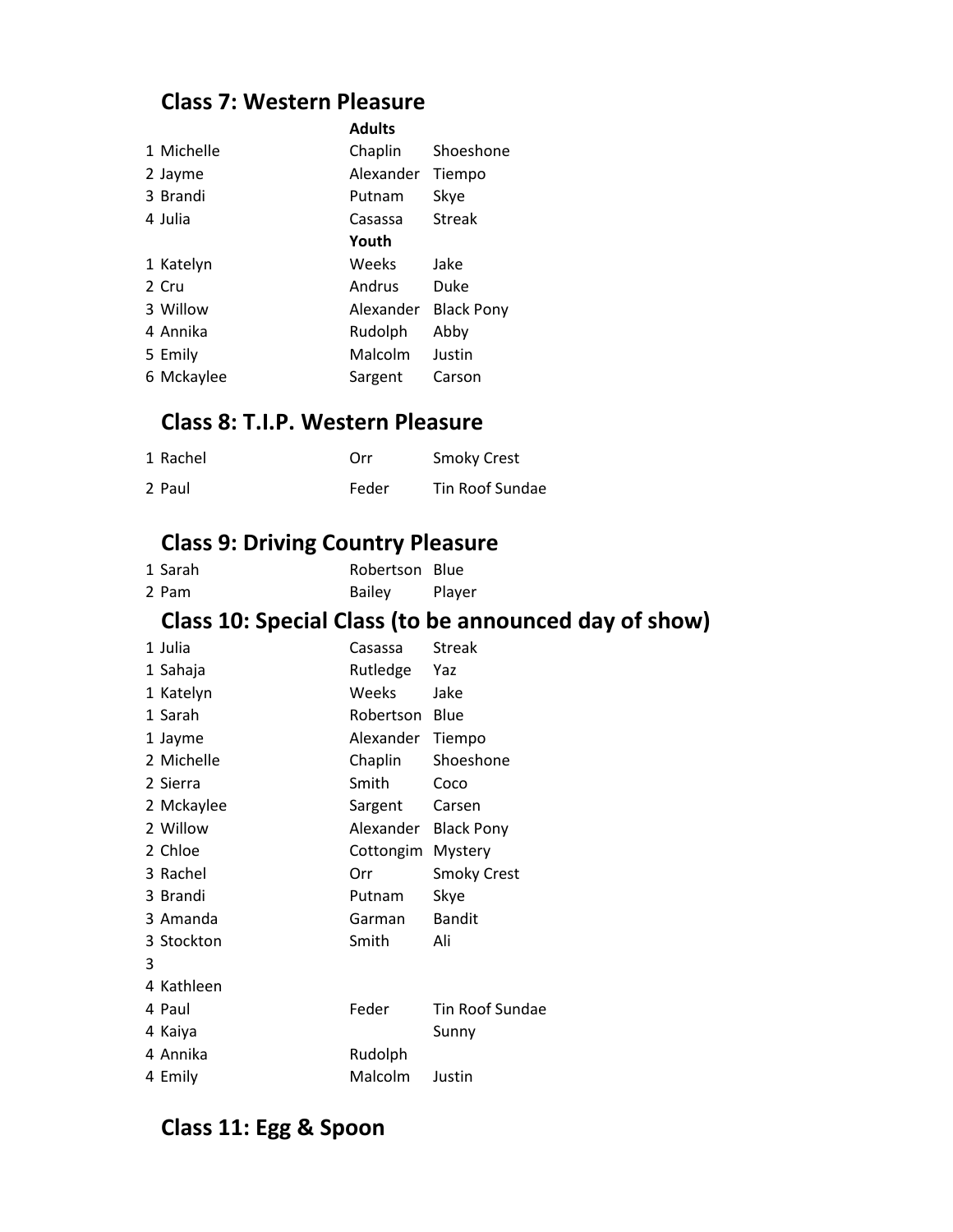|            | <b>Adults</b> |                    |
|------------|---------------|--------------------|
| 1 Amanda   | Garman        | <b>Bandit</b>      |
| 2 Julia    | Casassa       | <b>Streak</b>      |
| 3 Brandi   | Putnam        | Skye               |
| 4 Kathleen | Boyle         | <b>Rain Maker</b>  |
|            | <b>Teens</b>  |                    |
| 1 Paul     | Feder         | Tin Roof Sundae    |
| 2 Whitney  | Hurst         | Stark              |
| 3 Ellie    | Saxey         | Carson             |
| 4 Annika   | Rudolph       |                    |
| 5 Rachel   | Orr           | <b>Smoky Crest</b> |
| 6 Katelyn  | Weeks         | Jake               |
| 7 Emily    | Malcolm       | Justin             |
| 8 Stockton | Smith         | Ali                |
| 9 Sahaja   | Rutledge      | Yaz                |
|            | Youth         |                    |
| 1 Sierra   | Smith         | Coco               |
| 2 Kaiya    |               |                    |
| 3 Chloe    | Cottongim     | Mystery            |
| 4 Willow   | Alexander     | <b>Black Pony</b>  |
| 5 Cru      | Andrus        | Duke               |
| 6 Lily     | Stewart       | Strawberry         |

#### **Class 12: Relay Race (Partner)**

|            | Open            |                    |
|------------|-----------------|--------------------|
| 1 Rachel   | Orr             | <b>Smoky Crest</b> |
| 1 Julia    | Casassa         | <b>Streak</b>      |
| 2 Katelyn  | Weeks           | Jake               |
| 2 Annika   | Rudolph         |                    |
| 3 Willow   | Alexander       | <b>Black Pony</b>  |
| 3 Sahaja   | Rutledge        | Yaz                |
| 4 Rachel   | Orr             | <b>Smoky Crest</b> |
| 4 Paul     | Feder           | Tin Roof Sundae    |
|            | <b>Beginner</b> |                    |
| 1 Emily    | Malcolm         | Justin             |
| 1 Sierra   | Smith           | Coco               |
| 2 Jayme    | Alexander       | Tiempo             |
| 2 Sarah    | Robertson       | Blue               |
| 3 Brandi   | Putnam          | Skye               |
| 3 Chloe    | Cottongim       | Mystery            |
| 4 Ellie    | Saxey           | Carson             |
| 4 Stockton | Smith           | Ali                |
| 5 Kathleen | Boyle           | Rain Maker         |
| 5 Amanda   | Garman          | <b>Bandit</b>      |
| 6 Mckaylee | Sargent         | Carson             |
| 6 Stockton | Smith           | Ali                |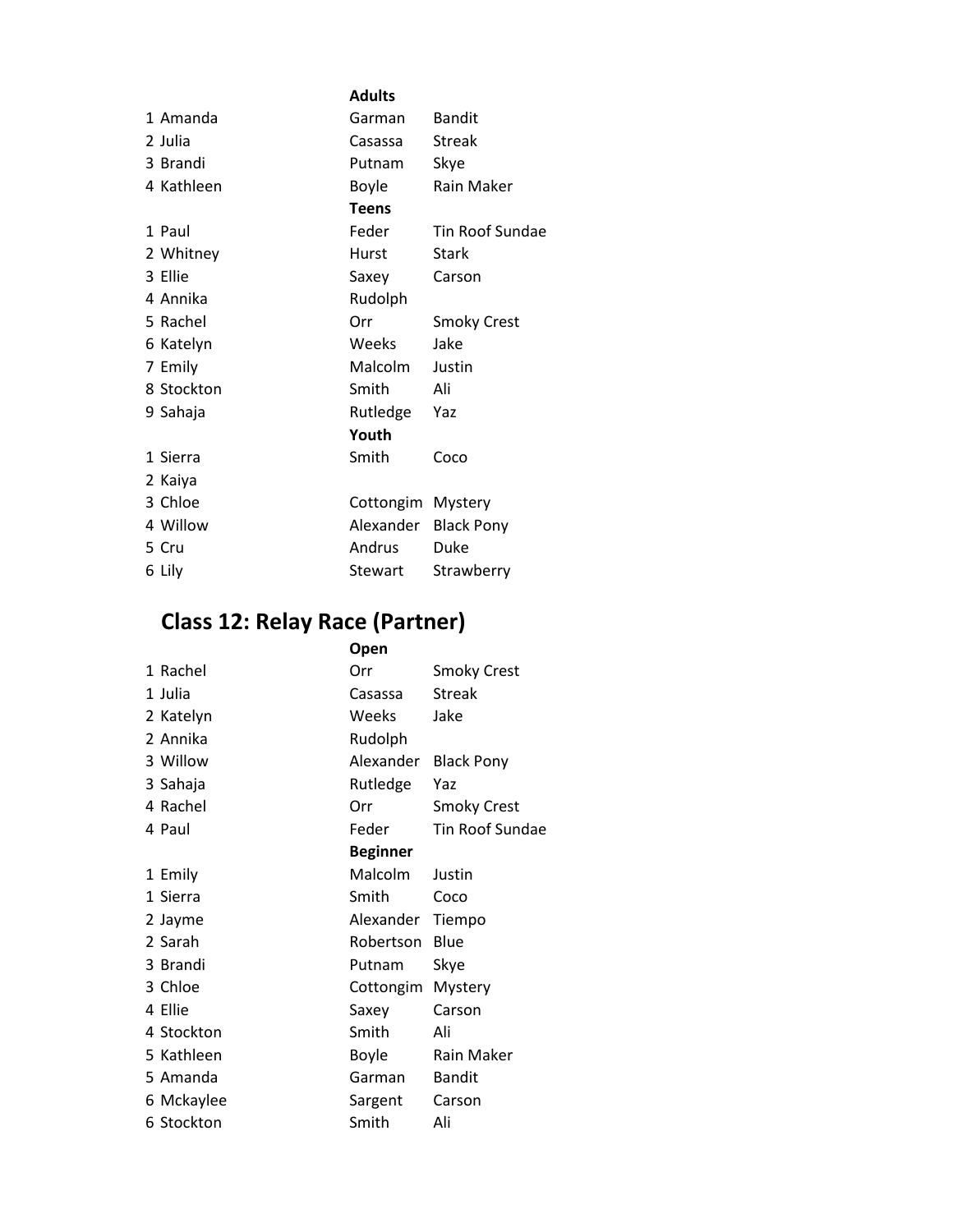#### **Class 13: Ribbon Race**

|            | Open            |                   |
|------------|-----------------|-------------------|
| 1 Brandi   | Putnam          | Skye              |
| 1 Emily    | <b>Malcolm</b>  | Justin            |
| 2 Katelyn  | Weeks           | Jake              |
| 2 Annika   | Rudolph         |                   |
| 3 Jayme    | Alexander       | Tiempo            |
| 3 Sahaja   | Rutledge        | Yaz               |
| 4 Willow   | Alexander       | <b>Black Pony</b> |
| 4 Sierra   | Smith           | Coco              |
|            | <b>Beginner</b> |                   |
| 1 Stockton | Smith           | Ali               |
| 1 Kaiya    |                 |                   |
| 2 Emily    | Malcolm         | Justin            |
| 2 Chloe    | Cottongim       | Mystery           |
| 3 Stockton | Smith           | Ali               |
| 3 Mckaylee | Sargent         | Carson            |
| 4 Stockton | Smith           | Ali               |
| 4 Ellie    | Saxey           | Carson            |

## **Class 14: Barrels/Driven Barrels**

|                          | Open              |                   |
|--------------------------|-------------------|-------------------|
| 1 Rachel                 | Orr               | Smoky Crest       |
| 2 Willow                 | Alexander         | <b>Black Pony</b> |
| 3 Annika                 | Rudolph           |                   |
| 4 Emily                  | Malcolm           | Justin            |
| 5 Julia                  | Casassa           | Streak            |
| 6 Jayme                  | Alexander         | Tiempo            |
|                          | Intermediate      |                   |
| 1 Sierra                 | Smith             | Coco              |
| 2 Brandi                 | Putnam            | Skye              |
| 3 Lily                   | Stewart           | Strawberry        |
| 4 Katelyn                | Weeks             | Jake              |
| 5 Mckaylee               | Sargent           | Carson            |
| 6 Katelyn                | Weeks             | Jake              |
|                          | <b>Beginner</b>   |                   |
| 1 Cru                    | Andrus            | Duke              |
| 2 Kaiya                  |                   |                   |
| 3 Whitney                | Hurst             | Stark             |
| 4 Chloe                  | Cottongim Mystery |                   |
| 5 Stockton               | Smith             | Ali               |
| 6 Kathleen               | Boyle             | <b>Rain Maker</b> |
| Class 15: T.I.P. Barrels |                   |                   |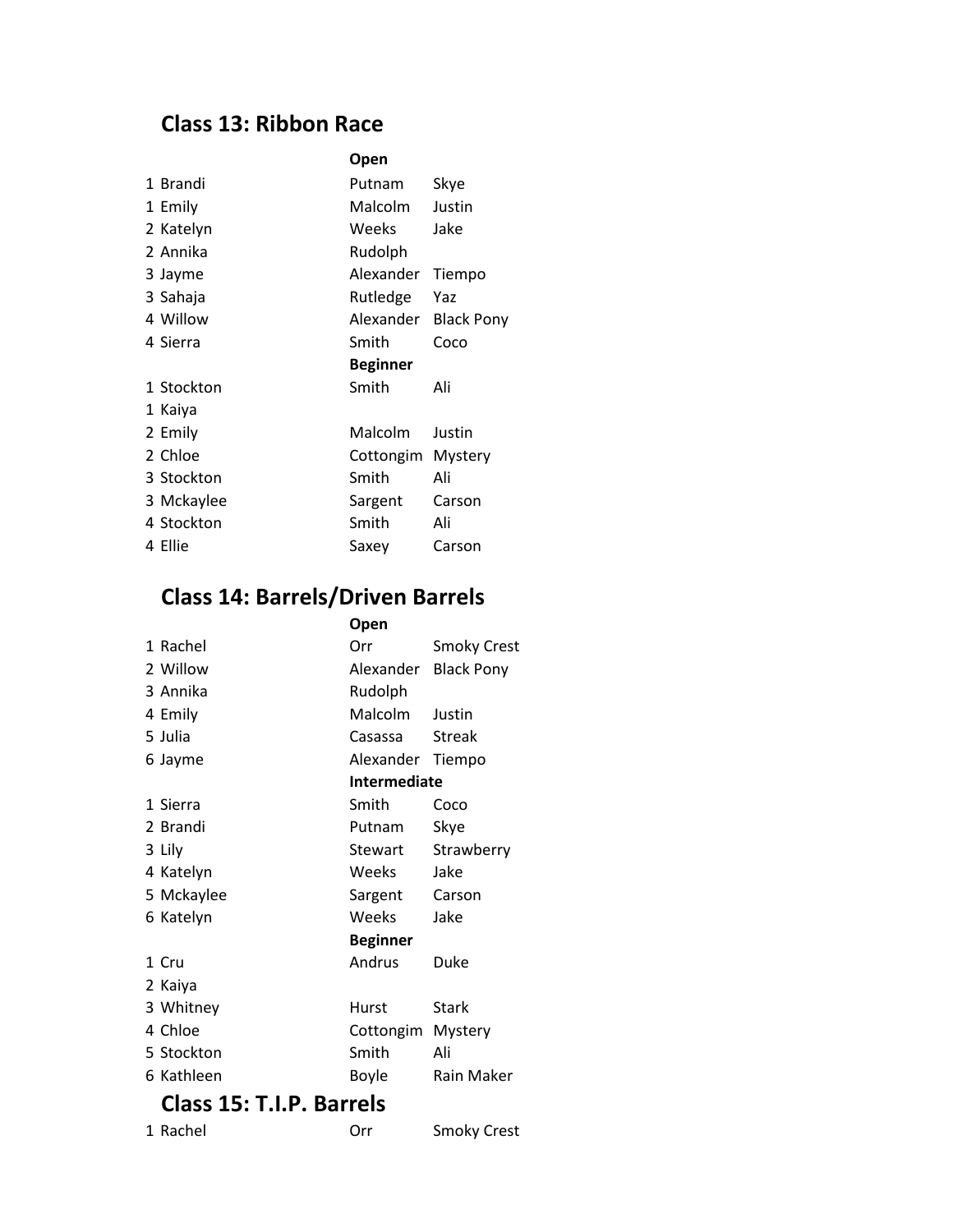| 2 Paul     | Feder        | Tin Roof Sundae |
|------------|--------------|-----------------|
| 3 Amanda   | Garman       | Bandit          |
| 4 Kathleen | <b>Boyle</b> | Rain Maker      |

## **Class 16: Poles/Driven Poles**

|                        | Open              |                      |
|------------------------|-------------------|----------------------|
| 1 Rachel               | Orr               | Smoky Crest          |
| 2 Julia                | Casassa           | <b>Streak</b>        |
| 3 Willow               |                   | Alexander Black Pony |
| 4 Emily                | Malcolm           | Justin               |
| 5 Jayme                | Alexander         | Tiempo               |
| 6 Katelyn              | <b>Weeks</b>      | Jake                 |
|                        | Intermediate      |                      |
| 1 Sierra               | Smith             | Coco                 |
| 2 Ellie                | Saxey             | Carson               |
| 3 Lily                 | Stewart           | Strawberry           |
|                        | Beginner          |                      |
| 1 Mckaylee             | Sargent           | Carson               |
| 2 Cru                  | Andrus            | Duke                 |
| 3 Kaiya                |                   |                      |
| 4 Stockton             | Smith             | Ali                  |
| 5 Chloe                | Cottongim Mystery |                      |
| Class 17. T.I.P. Poles |                   |                      |

| 1 Rachel | Orr    | <b>Smoky Crest</b> |
|----------|--------|--------------------|
| 2 Paul   | Feder  | Tin Roof Sundae    |
| 3 Amanda | Garman | Bandit             |

## **Class 18: Key Hole/Driven Key Hole**

|            | Open         |                    |    |
|------------|--------------|--------------------|----|
| 1 Julia    | Casassa      | <b>Streak</b>      |    |
| 2 Rachel   | Orr.         | <b>Smoky Crest</b> |    |
| 3 Willow   | Alexander    | <b>Black Pony</b>  |    |
| 4 Emily    | Malcom       | Justin             |    |
| 5 Katelyn  | <b>Weeks</b> | Jake               |    |
|            | Intermediate |                    |    |
| 1 Ellie    | Saxey        | Carson             |    |
| 2 Annika   | Rudolph      |                    |    |
| 3 Cru      | Andrus       | Duke               |    |
| 4 Lily     | Stewart      | Strawberry         | 35 |
| 5 Mckaylee | Sargent      | Carson             |    |
| 6 Katelyn  | Weeks        | Jake               |    |
| 7 Sahaja   | Rutledge     | Yaz                |    |
| 8 Stockton | Smith        | Ali                |    |
| 9 Kaiya    |              |                    |    |

## **Class 19: T.I.P. Key Hole**